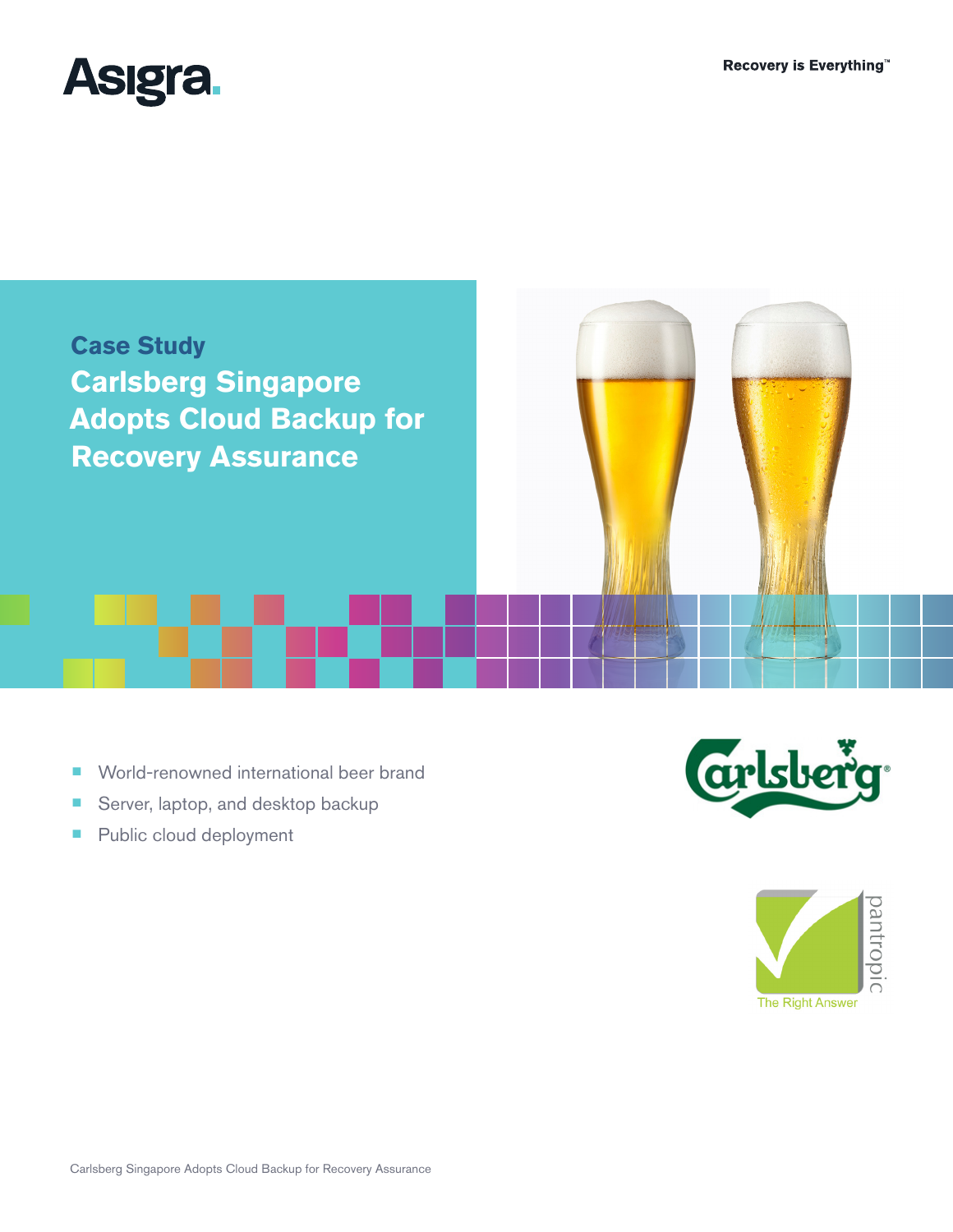

# **SUMMARY**

Carlsberg beer may be "worth waiting for", as their famous slogan claims, however Carlsberg's Singapore IT Executive, Li Yong De, didn't like to be kept waiting for his backups to finish. He wanted to make sure all the company's important data was backed up promptly and continuously even when he was not around to take charge. Using tapes to back up a total of 68 laptops and desktops plus 11 servers every day took too long and was very tedious.

## **CUSTOMER OVERVIEW**

Carlsberg Singapore – carrying Denmark's world-renowned international beer brand has more than sixty full time staff driving the sales, marketing, and promotional activities for the brand in the country. In Singapore, Carlsberg beer is recognized as the Number One imported premium beer brand and Number Two overall.

# **BUSINESS SITUATION**

A mix of SQL and Exchange databases and Finance files are what Yong De primarily backs up from key users; all of which are very essential to the company's sales and marketing structure. Being the only person responsible for daily backups, tapes were left unloaded and backup momentarily stopped when he was busy attending to other areas of his job. What bothered him more were the recurring incidents when he tried to recover files — the tapes were either unreadable or the files could not be found. Yong De decided he didn't want to keep taking the risk of losing critical data by backing up to tape, so he started his search for a data backup and recovery solution which is automated, manageable, requires less maintainance, and keeps their essential data intact, secure, and recoverable.

# **SOLUTION**

In July 2009, when Pantropic Online gave Carlsberg a comprehensive demonstration on how ATEGO's offsite backup and recovery software works; they were greatly surprised with the technology and what it can do to speed up the entire backup and restore process and to help him manage multiple tasks. At that time, it was still very new and there weren't a lot of similar solutions around.

Carlsberg told their Malaysian counterpart about the ATEGO technology and they were quite impressed because Carlsberg Singapore was the only office in South East Asia using ATEGO — an offsite backup.

# **ASIGRA CLOUD-BASED DATA RECOVERY DELIVERS**

- Single integrated agentless solution for all data protection needs
- Policy-based protection based on the user's IT environment and recovery requirements
- Optimization of IT resources for enhanced utilization
- Data encryption that secures data in-flight and at-rest with full support of compliance requirements
- High-performance data recovery.

## **CHALLENGES**

- Lack of prompt and continous data protection
- Overwhelming tape backup process
- **Faulty tapes**
- No security and assurance that files will be recoverable sales.